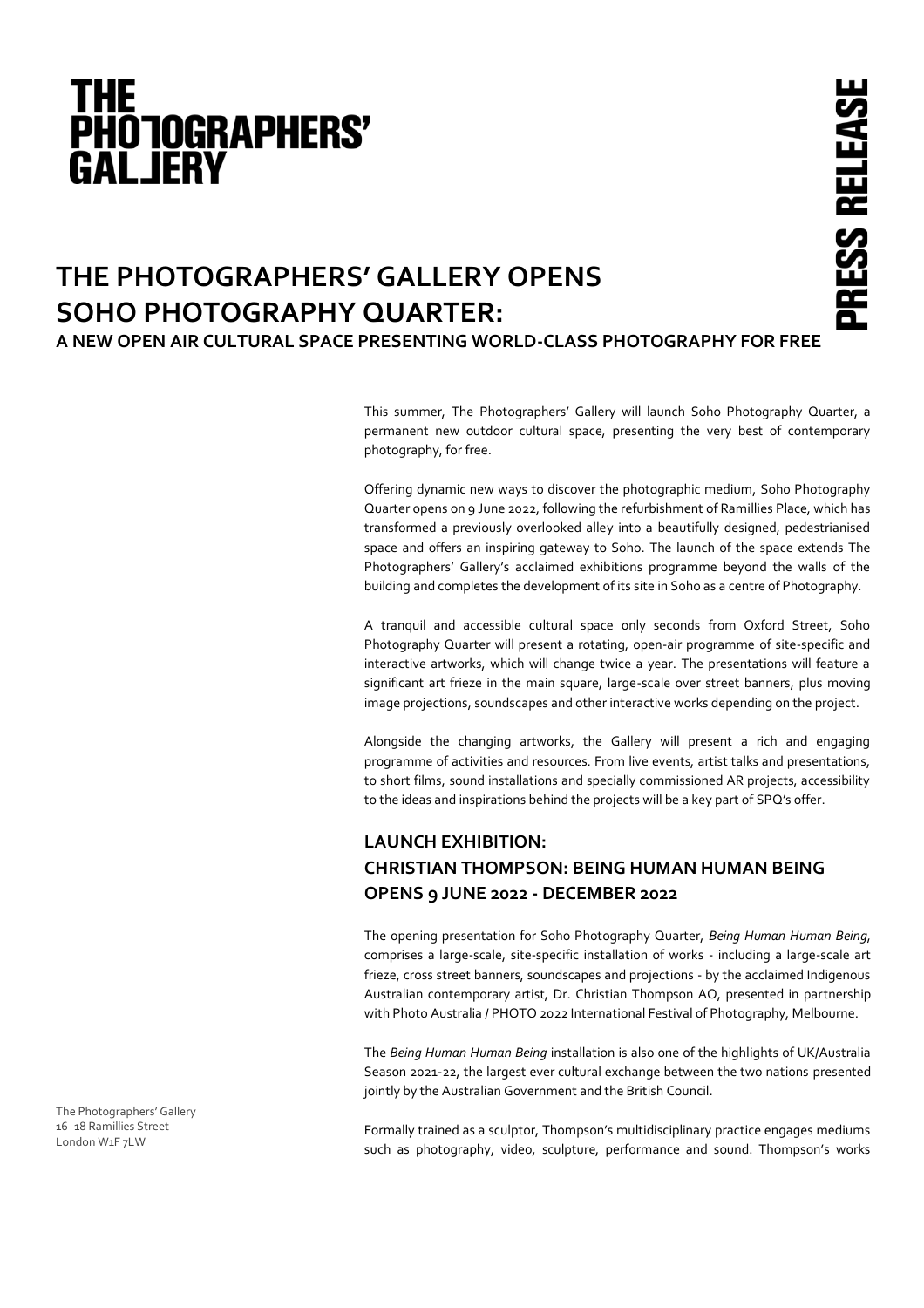+44(0)20 7087 9300 info@tpg.org.uk tpg.org.uk

The Photographers' Gallery is a registered charity no. 262548. The Photographers' Gallery Limited is registered in London no. 986208. VAT registration no. GB645332251.

explore notions of identity, sexuality, gender, cultural hybridity, memory and history, often referring to the relationships between these concepts and the environment. Through performances and what he calls 'anti-portraits', he inhabits a range of personae achieved through incorporating handcrafted costumes and carefully orchestrated poses and backdrops.

The open-air exhibition will present selected works from the series' King Billy (2010), Polari (2014), Equinox (2018) and Flower Walls (2018-ongoing), all of which reflect on indigenous and diverse representation. Thompson fuses both specific references and universal symbols to create a distinct, often unconventional visual language.

*King Billy* (2010) draws on traditional portraiture, fashion photography, advertising, music promos and mugshots. The images show an anonymised figure, wearing a brightly coloured hoodie made from a textile customised with indigenous motifs and further adorned with symbols of power and authority (crown, pearls, medals etc). Positioned against a black backdrop, the subject commands a striking formidable presence, yet eschews any specific identity.

In *Flower Walls* (2018-Ongoing) the artist is immersed in a composition of dense and overlapping depictions of Australian native flora: an abundance of plants and flowers arranged in bursting colours. Amongst the foliage, parts of Thompson's face and hands are showing, seemingly appearing or submerged in the arrangement. It will feature the latest work in the series, also titled *Being Human Human Being* (2022), commissioned by Photo Australia and premiering internationally at the Soho Photography Quarter.

Indigenous flora and allegory also play an important role in further works presented as part of *Being Human Human Being* and reproduced in the space on large-scale 4 x 6m banners.

*Primeval Sea* (from the series *Equinox* 2018) shows Thompson's face encased by a floral wreath including Daisies and Proteas, a plant native to the prehistoric continent Gondwana. As in other works, which see him painting his skin or adorning himself with flowers and feathers, Thompson evokes a strong sense of ceremony or ritual that weaves together lived experience, cultural and art historical iconographies and ancient mythological narrative as a way of proposing or exploring fluid identity and cultural hybridity.

In *Ellipse* (from *Polari*, 2014) Thompson, wearing a platinum-white wig topped with a flower garland, poses like a Greek god against a sky-blue backdrop. Polari is a secret language used by vagabonds, traveling performers, sailors, criminals and revellers in the 1700s and 1800s. It was later adopted by the LGBTQ+ community in the UK as a protective code but also as a form of shared private language. Thompson's celebration of evolving, non-binary identities through costume and performance can be seen as an echo of the use of Polari language as a form of disguise for the many subcultures and communities that used/use it.

The presentation also includes audio visual work that investigates the loss of Indigenous languages. In a hauntingly beautiful new soundscape *Phantom*, (2022) Thompson sings in his father's native language, Bidjara, now classified as extinct, against a melodic backdrop of instrument, breath and speech. The significance of vernacular is also explored in the video work, *Dead tongue* (2015), where Thompson also interrogates the implications of England's empirical quest on the former colonies of the British Empire. In a second video projection, Amsterdam *RMX* (2020), Thompson presents a more direct and subjective experience of what the Bidjura language feels and sounds like. Here Thompson stands in front of a black backdrop cloaked in a hooded coat, singing to us with specs of snow rapidly falling in front of him.

 $\overline{2}$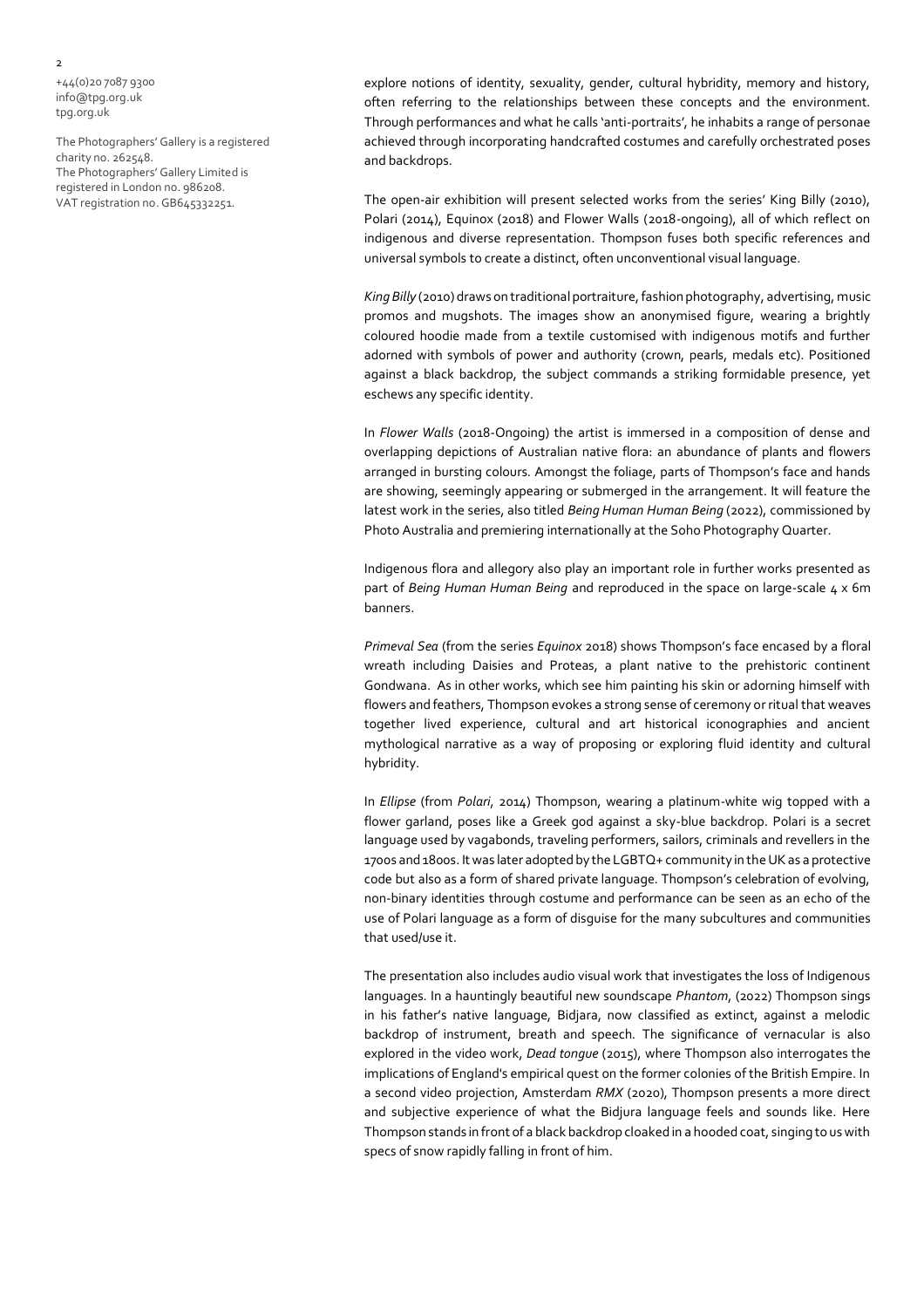**Artist Christian Thomp**son says: *"I am delighted that my work will launch the Soho Photography Quarter. The first Indigenous Australian artist to be accepted into Oxford University in its 900-year history, I have lived and worked across Australia and London for over a decade. By inserting my own imagery and sound (singing in my traditional Bidjara language) into these spaces, I seek to highlight both the legacies of colonialism and the complexity of human identities, while simultaneously alluding to the multifaceted and layered histories of the precinct."*

**Brett Rogers, Director, The Photographers' Gallery, says**: *"Soho Photography Quarter (SPQ) represents the realisation of a long-awaited vision to transform the public area outside The Photographers' Gallery into a welcoming, prominent cultural and social destination for people to encounter extraordinary images for free. Photography is one of our foremost and most accessible cultural forms, so being able to showcase the very best of what's being created in this field for everyone to enjoy feels like a really valuable addition to the cultural offer in the West End. SPQ will present a wide range of work from world-class photographers, extending the Gallery's passion and commitment to the medium beyond the Gallery walls and engaging new audiences, who might not otherwise experience it. We will also offer free events, talks and other activities in the space to enhance visitor experience and bring the works to life."*

**Michael Napthali, UK/Australia Season Director, says:** *"The UK/Australia Season 2021- 22 theme of 'Who Are We Now?' reflects on our history, explores our current relationship, and imagines our future together. We are thrilled the acclaimed Indigenous Australian contemporary artist, Dr. Christian Thompson AO's 'Being Human Human Being' installation will be the opening presentation for Soho Photography Quarter, bringing his striking and moving work to thousands of people in the UK this year. Christian's work is a true articulation of our Season theme, and we encourage you to see this extraordinary installation and make your own reflection on 'Who Are We Now?'."*

**Elias Redstone, Artistic Director, Photo Australia / PHOTO 2022 International Festival of Photography, says:** "*Photo Australia is thrilled to be partnering with The Photographers' Gallery to launch the Soho Photography Quarter as part of PHOTO 2022's international program, providing opportunities for Australian artists to be exhibited overseas. Through this collaboration we are proudly centring an important First Nations artist not just within our biennale in Melbourne, but on the global stage."*

*Christian Thompson: Being Human Human Being* is organised by The Photographers' Gallery and Photo Australia / PHOTO 2022 International Festival of Photography, and is supported by the Australian Government as part of the UK/Australia Season 2021-22.

Christian Thompson is represented by Sarah Scout Presents, Melbourne.

### *-ENDS-*

For more details visit: www.tpg.org.uk Social media hashtag: #MySPQ

### **Press Contacts:**

For further press information and image requests for Soho Photography Quarter and 'Christian Thompson: Being Human, Human Being' please contact:

Grace Gabriele-Tighe or Emma Pettit at Margaret P[R grace@margaretlondon.com](mailto:grace@margaretlondon.com) / [emma@margaretlondon.com](mailto:emma@margaretlondon.com)

For General information and enquires about The Photographers' Gallery, including their archive, Print Sales Gallery or Bookshop contact: press@tpg.org.uk

### **Featured artworks:**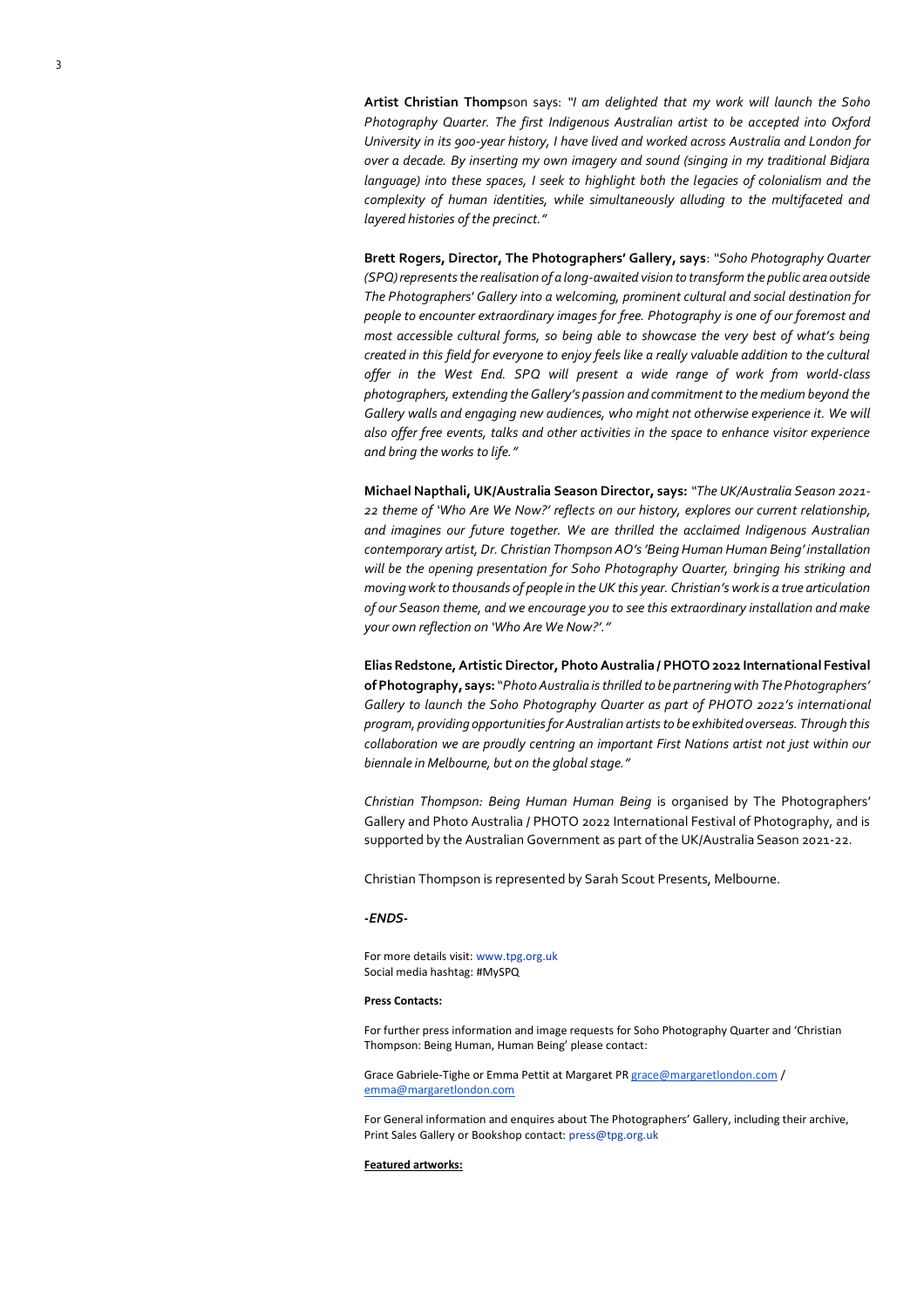Art Frieze: *King Billy*, 2010 Flower Walls, 2018 – Ongoing

Banners: *Polari*, 2014 *Primeval Sea*, 2018

Projection: *Dead Tongue*, 2015 *Amsterdam, RMX*, 2021

Sound: *Burdi Burdi (Fire Fire) QUOD Mix,* 2022 *Phantom*, 2022

### **About Soho Photography Quarter:**

Designed by Andreas Lechthaler Architecture, Soho Photography Quarter is part of Westminster City Council's ambitious £150m plans to invigorate Oxford Street and the surrounding areas and will include new seating areas, trees and planters, enhanced access for pedestrians and cyclists, improved safety and air quality and an enriched cultural offer for the district.

### **About Christian Thompson:**

DR CHRISTIAN THOMPSON AO was born in 1978, Gawler, South Australia (Bidjara People). In 2010, Thompson made history when he became the first Aboriginal Australian to be admitted into the University of Oxford in its 900-year history. He holds a Doctorate of Philosophy (Fine Art), Trinity College, University of Oxford, UK; a Master of Theatre, Amsterdam School of Arts, Das Arts, The Netherlands; a Masters of Fine Art (Sculpture) and Honours (Sculpture), both RMIT University, Melbourne, Australia; and a Bachelor of Fine Art from the University of Southern Queensland, Australia. In 2015, he was mentored by performance artist Marina Abramovic.

Thompson has exhibited widely both nationally and internationally, having been included in exhibitions such as 'Australia' at the Royal Academy for the Arts, London; 'We Bury Our Own', The Pitt Rivers Museum, SOLOS, Modern Art Oxford, Oxford, Valencia Institute of Modern Art, Valencia, Spain; 'The Other and Me', The Sharjah Museum, United Arab Emirates, 'Hijacked III'; QUOD Gallery, Derby, United Kingdom; 'Shadow life' Bangkok Art and Cultural centre, Bangkok, Thailand; and 'The Beauty of Distance/ Songs of Survival in a Precarious Age', 17th Biennale of Sydney. His works are held in major Australian and international collections. In 2018 he was awarded an Officer of the Order of Australia for distinguished service to the visual arts as a sculptor, photographer, video and performance artist, and as a role model for young Indigenous artists.

Thompson's work is held in major public and private collections including: Museum of Contemporary Art, Sydney; National Gallery of Australia, Canberra, Art Gallery of NSW, Sydney; National Gallery of Victoria, Melbourne; Queensland Art Gallery, Brisbane; Aboriginal Art Museum, Utrecht, The Netherlands; The Pitt Rivers Museum, Oxford; University of Queensland Art Museum, Brisbane. A major survey exhibition of his work, Christian Thompson: Ritual Intimacy toured throughout Australia from 2017–19. Thompson will present newly commissioned work as part of Photo 2022 International Festival of Photography in April 2022.

### **About The Photographers' Gallery:**

The Photographers' Gallery opened in 1971 in Covent Garden, London, as the UK's first independent and publicly funded gallery devoted to photography. It was the first UK gallery to exhibit many key names in international photography, including Juergen Teller, Robert Capa, Sebastiano Salgado and Andreas Gursky. The Gallery has also been instrumental in establishing contemporary British photographers, including Martin Parr and Corinne Day. In 2009 the Gallery relocated to a new multistorey building in Ramillies Street, Soho and opened its doors to the public in 2012 after an ambitious redevelopment plan which provided the Gallery with three floors of state-of-the-art exhibition space as well as an education/events studio, a gallery for commercial sales, bookshop and cafe. The success of The Photographers' Gallery over the past four decades has helped to secure the medium's position as a vital and highly regarded art form, introducing new audiences to photography and championing its place at the heart of visual culture. [www.thephotographersgallery.org.uk](http://www.thephotographersgallery.org.uk/) 

### **About UK/Australia Season 2021-22:**

The UK/Australia Season is a joint initiative by the British Council and the Australian Government's Department of Foreign Affairs and Trade. The Season highlights the breadth of partnership between Australia and the UK and aims to deepen and extend cultural connections. The Season started in September 2021 and concluded in March 2022 in Australia and will conclude in December 2022 in